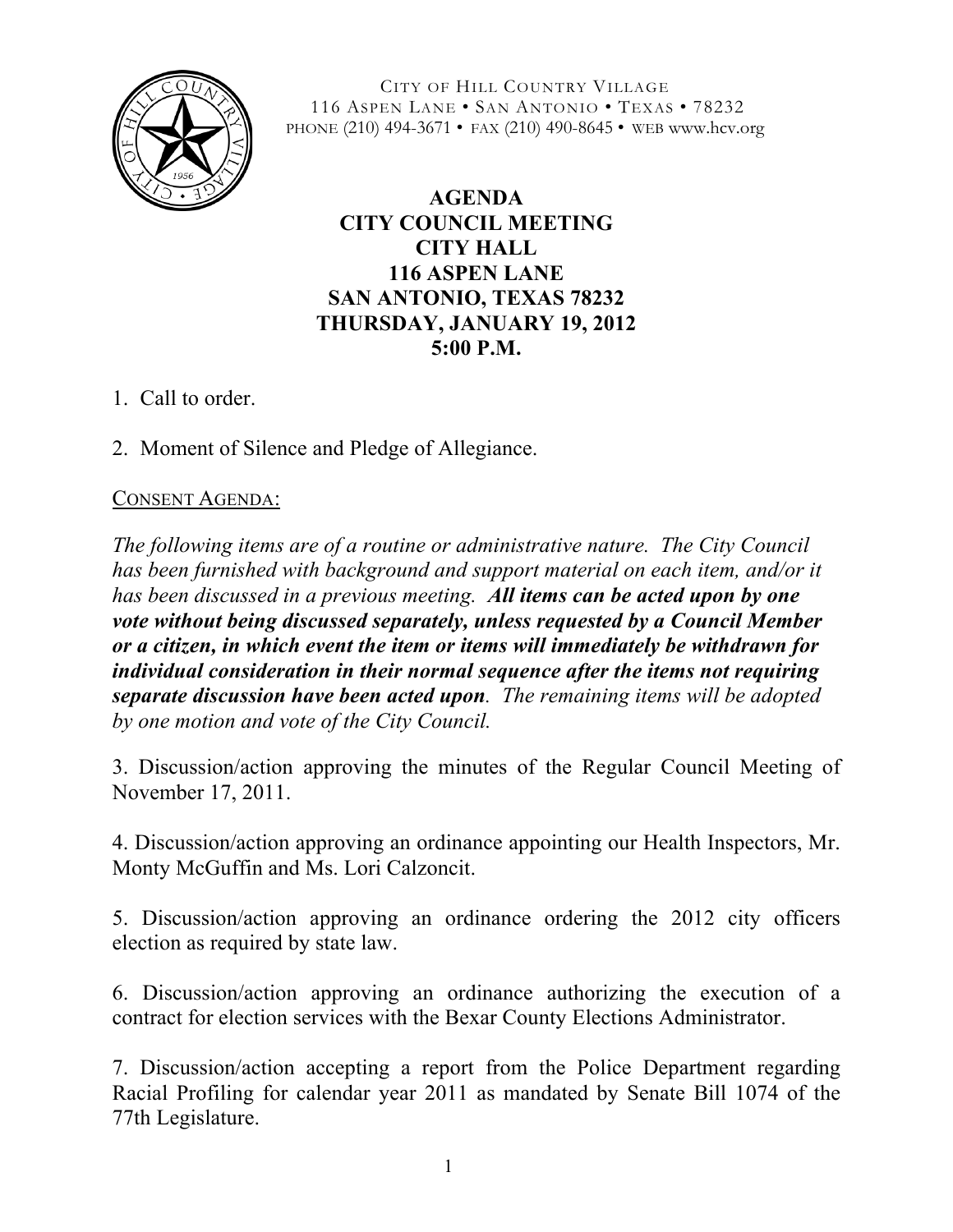8. Discussion/action approving a resolution certifying the 2011 Tax Roll from the Bexar County Tax Accessor-Collector.

## INDIVIDUAL ITEMS FOR CONSIDERATION:

9. Citizens to be heard.

*At this time, citizens who have filled out a registration form prior to the start of the meeting may speak on any topic they wish to bring to the attention of the governing body so long as that topic is not on the agenda for this meeting. Citizens may speak on specific agenda items when that item is called for discussion. During the Citizens to be Heard section no council action may take place and no council discussion or response is required to the speaker. A time limit of two minutes per speaker is permitted; the council may extend this time at their discretion.*

10. A public hearing, discussion and possible action regarding an application for a request from Donald J. Kuyrkendall, for an additional commercial use for a small event center located at 15703 San Pedro, Hill Country Village, Texas 78232, LOT 18, BLOCK 1, Omni SUB, in the B-2 Zoning District.

11. Discussion/action approving a Memorandum of Understanding (MOU) between the City of Hill Country Village and the San Antonio River Authority.

12. Discussion/action accepting the Delinquent Tax Collection report for the period of October 2010 – September 2011 from Linebarger, Goggan, Blair and Sampson, LLP.

13. Discussion/action on a presentation, regarding acceptance of the FY 2010-11 annual audit including communications with the Audit Committee and personnel from Thompson, Williams, Biedeger, Kaster and Young, LC.

14. Discussion/action amending Chapter 58 of the code of ordinances of the City of Hill Country Village to add Article VII to Chapter 58 to prohibit placing, dumping, or discarding brush or other material in the public rights-of-way or allowing brush or other material to remain in the public rights-of-way and to establish a penalty of a fine not to exceed \$500.00 for each violation of any provision in Article VII of Chapter 58 of the code of ordinances.

15. Discussion/action regarding the November 30, 2011 and December 31, 2011 financial statement.

16. Discussion/action on the FY 2011-12 Master Calendar.